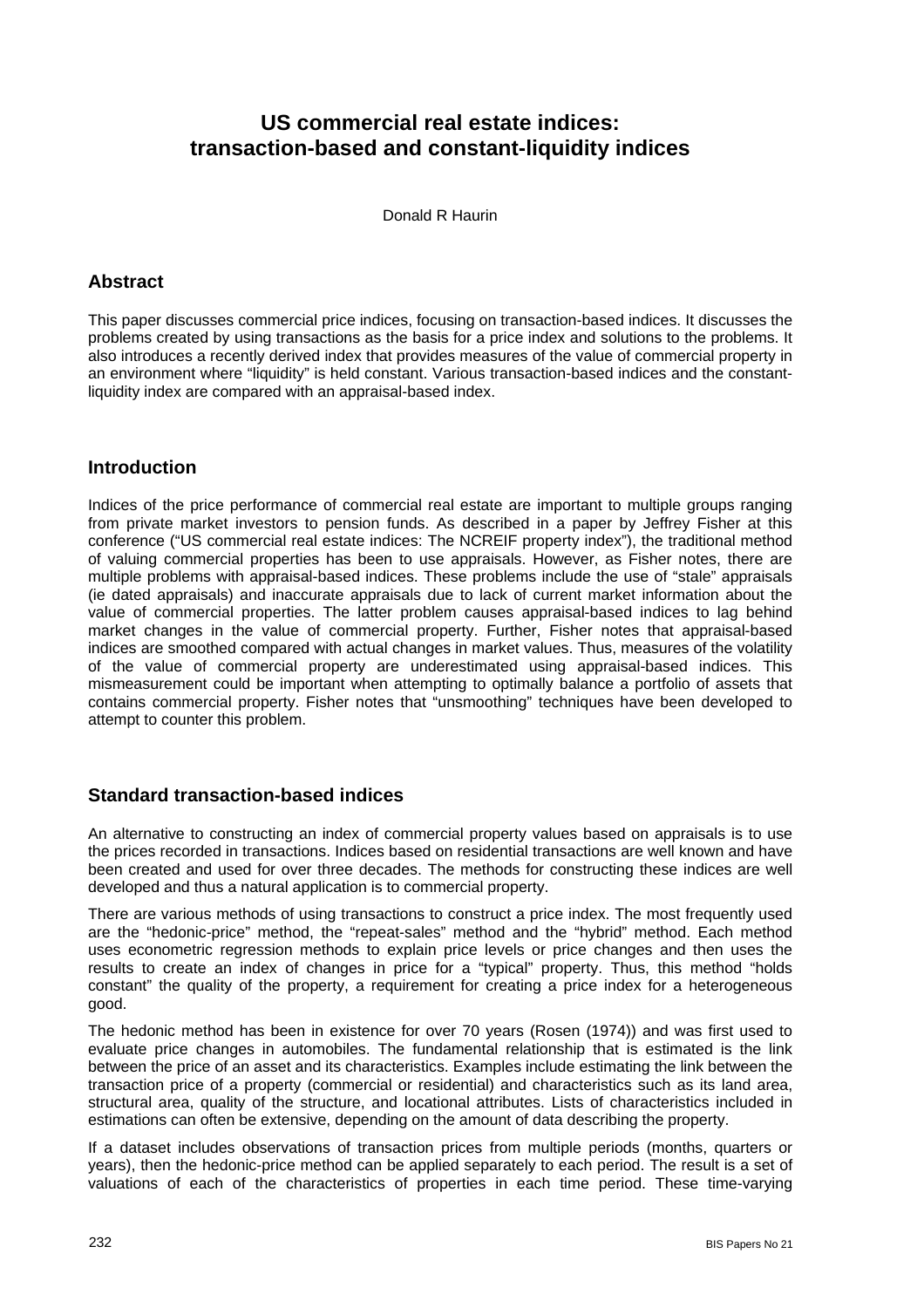valuations can then be applied to a particular set of property characteristics (often the sample's average values), yielding an estimate of property value for each time period. Next, these values for the selected constant-quality property can be transformed into a price index, which reveals the changes in the price of property over time. An often used alternative method is to pool all of the data and estimate a single set of valuations of the property characteristics, but include a set of variables that indicate the period in which the property sold (so called "dummy variables"). If the price is transformed into a natural logarithmic scale, the coefficients of these time period variables trace out a price index for properties.

The above technique is frequently applied to residential property because the needed data are available from both public and private sources and there are many transactions; however, it is more difficult to apply to commercial property. There are a relatively small number of large commercial properties and, of course, not all transact in a particular year. Further, one must collect an extensive set of descriptors of the property. Thus, while there are hundreds of hedonic-price studies of residential properties, there are only a handful of hedonic-price studies of commercial properties.

An alternative to the hedonic-price estimation method is the repeat-sales method. This technique, available for about 40 years, has been used to create house price indices, particularly in the last 10 years. A price index compiled using Freddie Mac and Fannie Mae data (the Conventional Mortgage Home Price Index) is available quarterly for the United States, its regions, states and major metropolitan areas. It is currently based on 17 million property valuations obtained when residential mortgages are purchased. The advantage of this method is that the dataset does not have to describe property characteristics when creating the index; rather, one need only observe the transaction prices for the same property from two periods. Based on the assumption that the property does not change quality, a price index can be created using the econometric technique developed by Bailey et al (1963). The repeat-sales technique is, in practice, impossible to apply to existing commercial property datasets. There are an insufficient number of repeat sales to create a reliable index due to the relatively small number of recorded property transactions.

The repeat-sales technique has been criticised because of its assumptions that properties do not change over time. All properties age and depreciate, and some are renovated. To account for these changes, Case and Quigley (1991) developed a hybrid technique that modifies the repeat-sales method to include selected property characteristics (similar to the hedonic technique) in the estimation model. Again, due to the lack of data, this technique can be applied to commercial property only with great difficulty.

The conclusion drawn from the above is that the most feasible method to create transaction-based commercial price indices is the hedonic-price method. The required data include transaction prices, characteristics of the property, and the date of sale.

## **Problems with the hedonic-price method of creating a transactions-based commercial property price index: the issue of sample selectivity**

An important problem encountered when using the hedonic-price method to create an index of variations in prices over time is bias created by not using a random sample of properties for the estimation. This problem is known as sample selection bias. The basic problem is that not all properties transact during a particular period. If the properties that transact are not representative of the entire stock of properties, then the standard econometric techniques may yield biased estimates of the coefficients in the hedonic model and this may lead to a biased price index. Research by Gatzlaff and Haurin (1997, 1998) showed, using a sample of residential properties, that sample selection could induce biases in residential price indices. The analogy to commercial property is direct. If the commercial properties that transact systematically differ over time in ways not controlled for by the set of explanatory variables (ie property characteristics), then a commercial price index created from transacted properties may be biased. This problem is likely to be particularly acute for commercial property because only a small percentage of the stock of properties transact during any particular time period. The nature of the bias depends on the specifics of how transacted properties change over the real estate or business cycle.

Both formal search theories and intuition suggest that transacted properties may not be representative of the stock of properties. For example, in a normal market, the real values (ie deflated values) of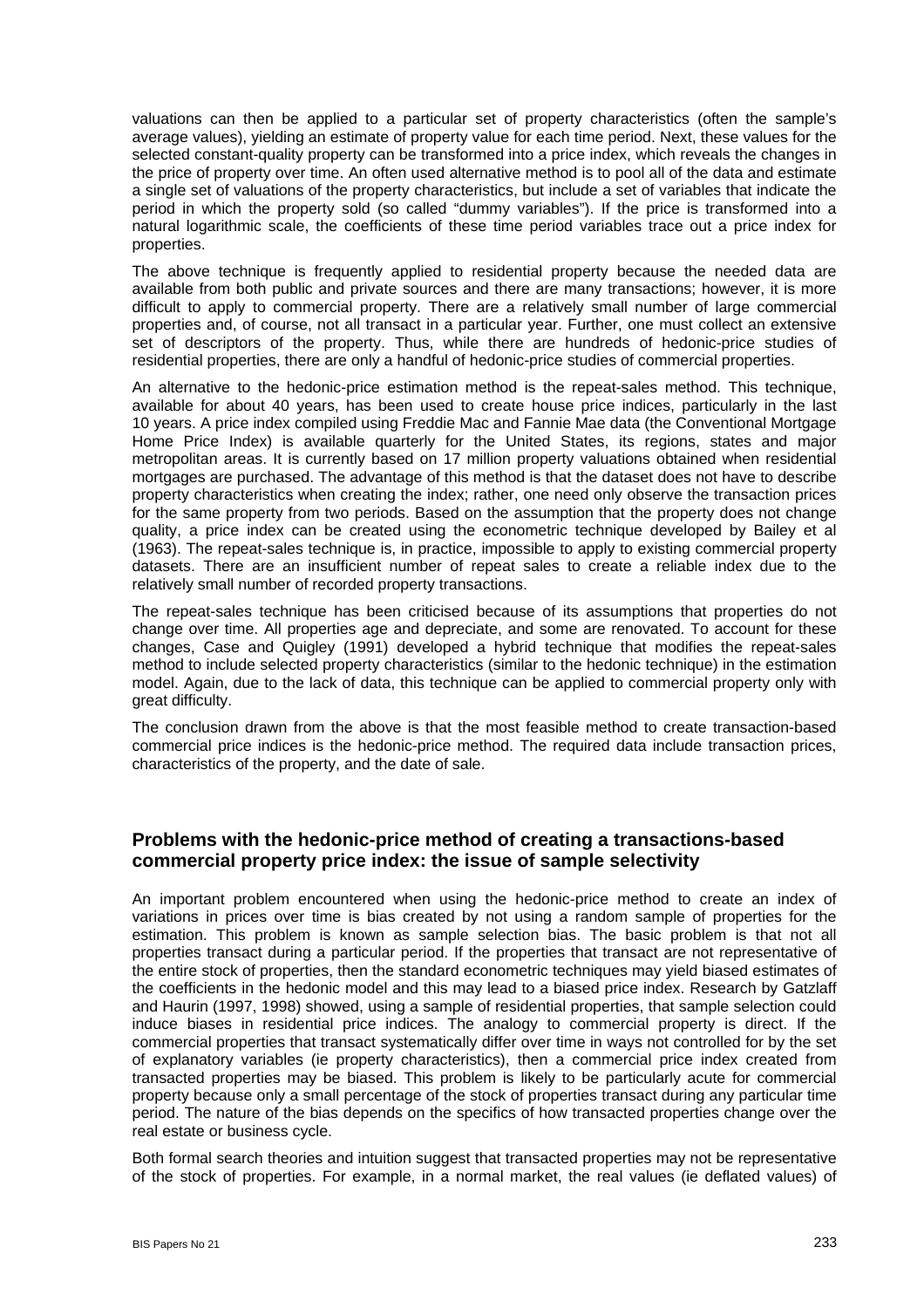some properties will rise while others may decline. If the owners of properties with falling values tend to choose not to sell their properties, while owners of properties with rising values tend to choose to sell (or vice versa), then the sample of transacted properties is clearly not random and is biased towards a particular price outcome. It is also plausible that the choices of whether to sell properties with rising and falling values change over the real estate cycle and thus the nature of the sample selection bias will change over time. This changing bias results in an estimated transaction-based price index that differs from a price index that tracks the market value of the *stock* of properties.

Only through empirical testing can it be determined whether bias exists in a particular sample. There is a well known multi-step statistical technique that corrects for possible sample selection bias (Heckman (1979)). The first step develops a model of which properties sell in a particular time period, followed by the creation of a variable that corrects for the bias. The final step is to estimate the hedonic-price equation with this correction variable included (this variable is known as the inverse Mills ratio). This technique was followed by Gatzlaff and Haurin (1997, 1998), who used a sample of residential properties, and Judd and Winkler (1999) and Munneke and Slade (2000, 2001), who used samples of commercial properties. The data requirements are, in addition to the data needed for a hedonic estimate, knowing the factors that influence the likelihood of a property selling.<sup>1</sup>

## **Problems with the hedonic-price method of creating a transactions-based commercial property price index: the issue of time-varying liquidity**

A price index should measure changes in the value of a representative property, where this property's characteristics remain constant over time. This requirement is similar to standard consumer price indices, where the requirement is that the market basket of goods remains constant over time. When creating the index based on the hedonic method, the method enforces the requirement that the observed property characteristics are unchanged. However, there is another important aspect of the transaction that should be held constant, but is difficult to do so in practice. This aspect is the "liquidity" of the market.

Market liquidity refers to the ease, or speed, with which properties transact, or are expected to transact. One measure of the liquidity of a market is the reciprocal of the transaction frequency. More commonly, market liquidity is measured as the expected time required for a particular property to transact. Thus, market liquidity depends on the relative number of buyers and sellers in the market at a particular time - reflecting the conditions of the market and other factors affecting purchase/sale decisions. It is important to note that the relative change in the number of sellers and buyers is fundamental to changes in market liquidity.

Market liquidity and transaction prices are related. Property owners can sell any given asset quicker and easier (holding price constant) when there are more buyers in the market (ie the market is more "liquid"). Alternatively, a property owner can sell a given asset in the same amount of time at a higher price when there are more buyers in the market. This relationship also holds when one aggregates the transactions in a market. Thus, transaction frequency (and liquidity) is positively correlated with the asset market "cycle". Controlling for market size, transaction frequency is typically greater when the property prices are relatively high and/or rising, and lower when prices are relatively low and/or falling. Relative to the general economic conditions, changes in the frequency of transactions are typically found to be procyclical and persistent. During "up" markets, capital flows into the real estate sector, there is a greater volume of trading, and it is easier to sell assets. Just the opposite typically occurs in "down" markets.

The relationship between transaction frequency and property appreciation is shown in Graph 1 below (reproduced from Fisher et al (2003)). The annual appreciation rate of the capital component of the National Council of Real Estate Investment Fiduciaries index (NPI) is denoted by the solid line for the period 1984 to 2001. The grey bars chart the percentage of properties in the NCREIF portfolio that transacted each year. A strong positive correlation between periodic movements in the annual

l

<sup>1</sup> One of the first fairly complete empirical models of a commercial property's probability of sale is in Fisher et al (2004).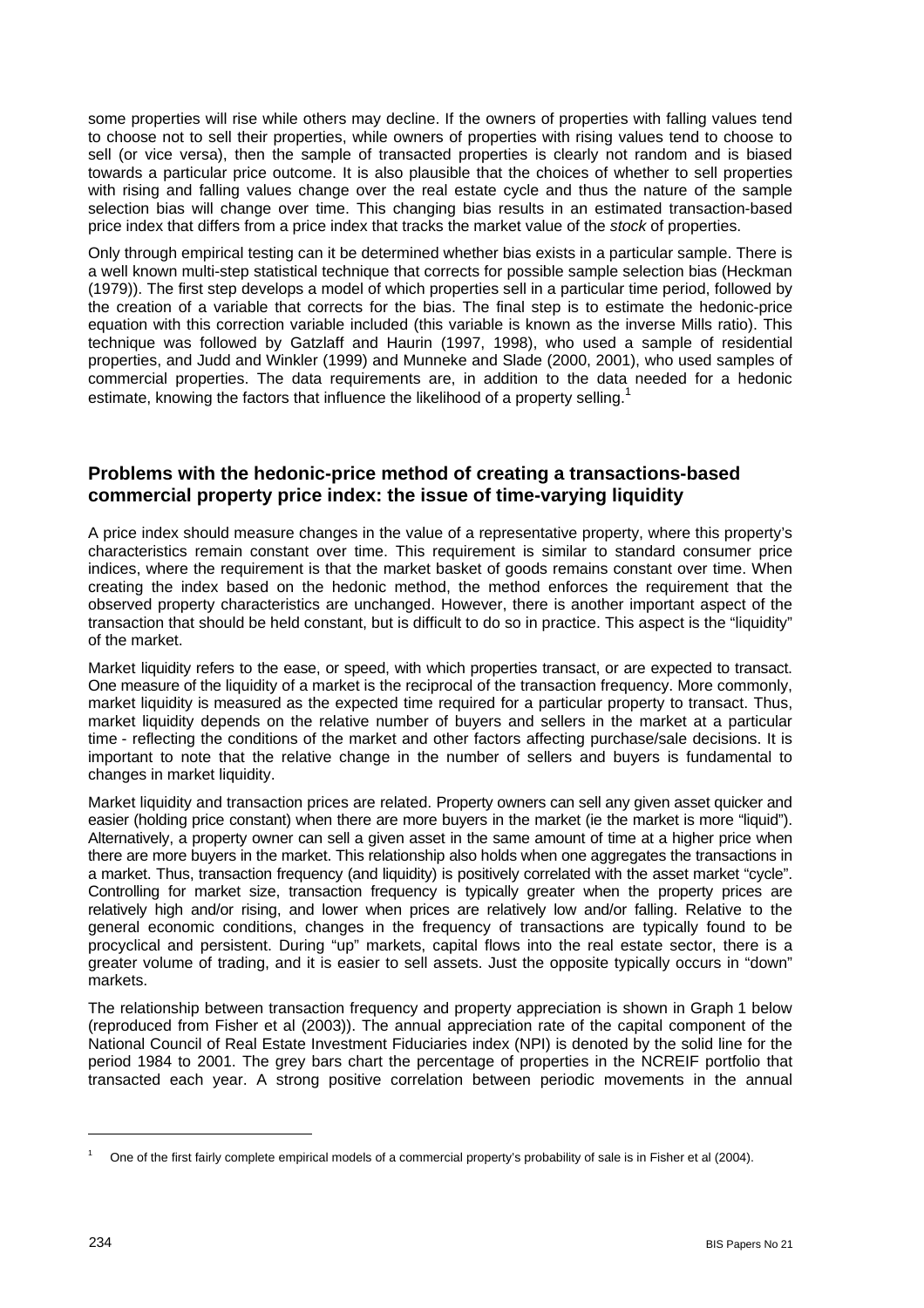transaction frequency and the rate of appreciation is noted. During the economic downturn of the early 1990s, both the percentage of transactions and the annual rates of appreciation experienced persistent declines from 1990 to 1992. Transaction frequency and appreciation rates then rose consistently until peaking in 1997 and 1998, respectively.

#### Graph 1

#### **Transaction volume and capital appreciation in the NCREIF index**

1984-2001, in per cent



The conclusion drawn is that transaction prices reflect not only property characteristics, but also market liquidity. While the issue of heterogeneous property characteristics can be addressed with the hedonic-price technique, it has to be modified to address the issue of intertemporal variations in market liquidity. Otherwise, variations in the price index reflect not only true changes in commercial property values, but also changes in market liquidity.

The solution to purging transacted prices of time-varying liquidity is fairly complex. Fisher et al (2003) developed a search model where a property owner has a reservation price below which he or she will not sell the property and potential buyers have an offer price that they will not exceed. Some matches of sellers and buyers are successful and transaction prices are negotiated. The frequency of these successful matches in the market during a particular period of time yields information about the liquidity of the market, and this information can be used to adjust the hedonic estimates of prices to hold liquidity constant. The method involves a three-step procedure where the first two steps are similar to the correction for sample selection bias. The final step fully identifies all of the parameters of the model, thus allowing for a correction to be made for time-varying liquidity.

The intuition of the above discussion is that the liquidity of the market affects transaction prices and prices in the market affect transaction frequency. Thus, there is simultaneous determination of prices and the probability of a property selling. Empirically, we observe both transaction prices and which properties sell, providing enough information for the analyst to separate these effects. This separation allows the possibility of creating a new price index, one in which liquidity effects are held constant.

## **An application to the NCREIF Commercial Real Estate Database**

The results of a study by Fisher, Gatzlaff, Geltner and Haurin (FGGH (2003)) of the NCREIF Commercial Real Estate Database are discussed below. They created multiple indices of commercial property prices including an appraisal-based index, an index based on transaction prices, an index based on transacted prices but which includes a correction for selection bias, an index that holds liquidity constant, and a stock exchange based index (NAREIT).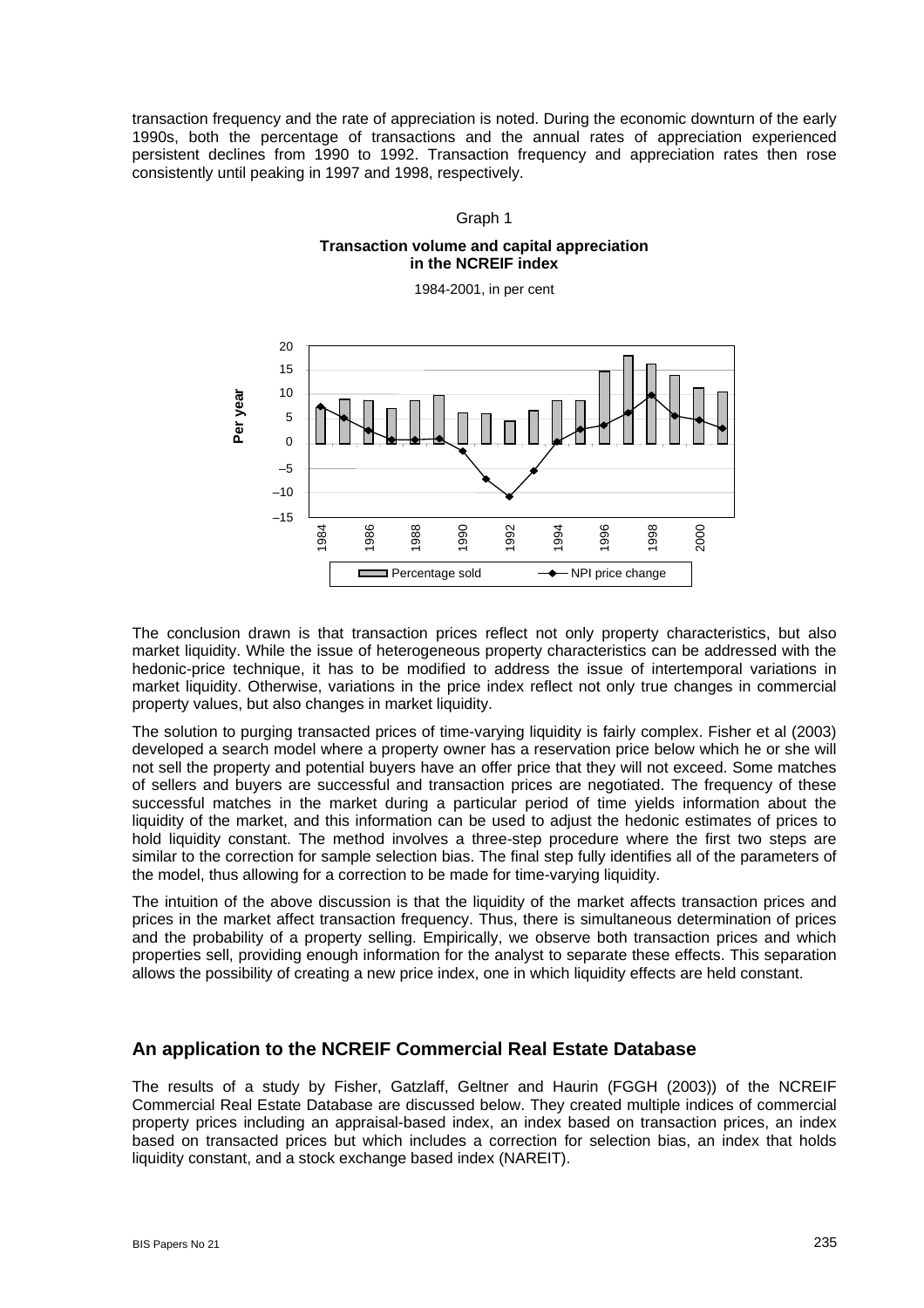Their database includes property-specific information on over 8,500 investment grade properties. These data have been used to construct an appraisal-based price index (NPI) since the fourth quarter of 1977. For 2001, quarter four, the NCREIF portfolio of properties includes 3,311 properties, with an aggregate appraised value of just over \$100 billion. Properties included in this database are generally well distributed across the four major regions of the nation (East, Midwest, West and South represent 22%, 16%, 33% and 29% of the number of properties in the database, respectively). The database includes four property types: office (29%), industrial (29%), apartment (24%) and retail (18%). During the period 1982:2 to 2001:4, 3,138 properties sold and there are 27,254 observations of properties that did not sell during a particular year.

## **Results of the NCREIF application**

FGGH's (2003) results are reproduced in Table 1 and Graph 2 below. The table presents a statistical summary comparing five capital return indices and the graph depicts the cumulative log value levels of these indices. All five commercial real estate value indices reviewed here present a similar general pattern, characterised by a very notable cycle, peaking in the mid- to late 1980s and again in the late 1990s (or possibly 2001). All five indices present a very similar long-run trend or average growth rate over the entire cycle. At a more detailed level, the five indices display interesting differences.

The appraisal-based NPI presents a smoothed and lagged appearance compared to the other indices. This is not surprising, given the nature of the appraisal process, and the way the NPI is constructed (including some "stale appraisals" each quarter).

Table 1

| Annual return for five alternative commercial price indices<br>Annual return statistics (continuously compounded returns), 1984-2001 |            |                              |                         |                        |               |  |  |  |
|--------------------------------------------------------------------------------------------------------------------------------------|------------|------------------------------|-------------------------|------------------------|---------------|--|--|--|
| <b>Index</b>                                                                                                                         | <b>NPI</b> | <b>Transaction-</b><br>based | Selection-<br>corrected | Constant-<br>liquidity | <b>NAREIT</b> |  |  |  |
| Mean                                                                                                                                 | 1.32%      | 0.76%                        | 0.52%                   | 1.22%                  | $-0.08%$      |  |  |  |
| Std dev (volatility)                                                                                                                 | 5.22%      | 9.61%                        | 8.33%                   | 12.07%                 | 12.99%        |  |  |  |
| Autocorrelation<br>(1st order)                                                                                                       | 0.801      | 0.081                        | 0.066                   | 0.088                  | 0.102         |  |  |  |
| <b>Correlation coefficients</b>                                                                                                      |            |                              |                         |                        |               |  |  |  |

| <b>NPI</b>          | 0.584 | 0.631 | 0.495 | 0.024 |
|---------------------|-------|-------|-------|-------|
| Transaction-based   |       | 0.951 | 0.966 | 0.403 |
| Selection-corrected |       |       | 0.838 | 0.260 |
| Constant-liquidity  |       |       |       | 0.502 |
| <b>NAREIT</b>       |       |       |       |       |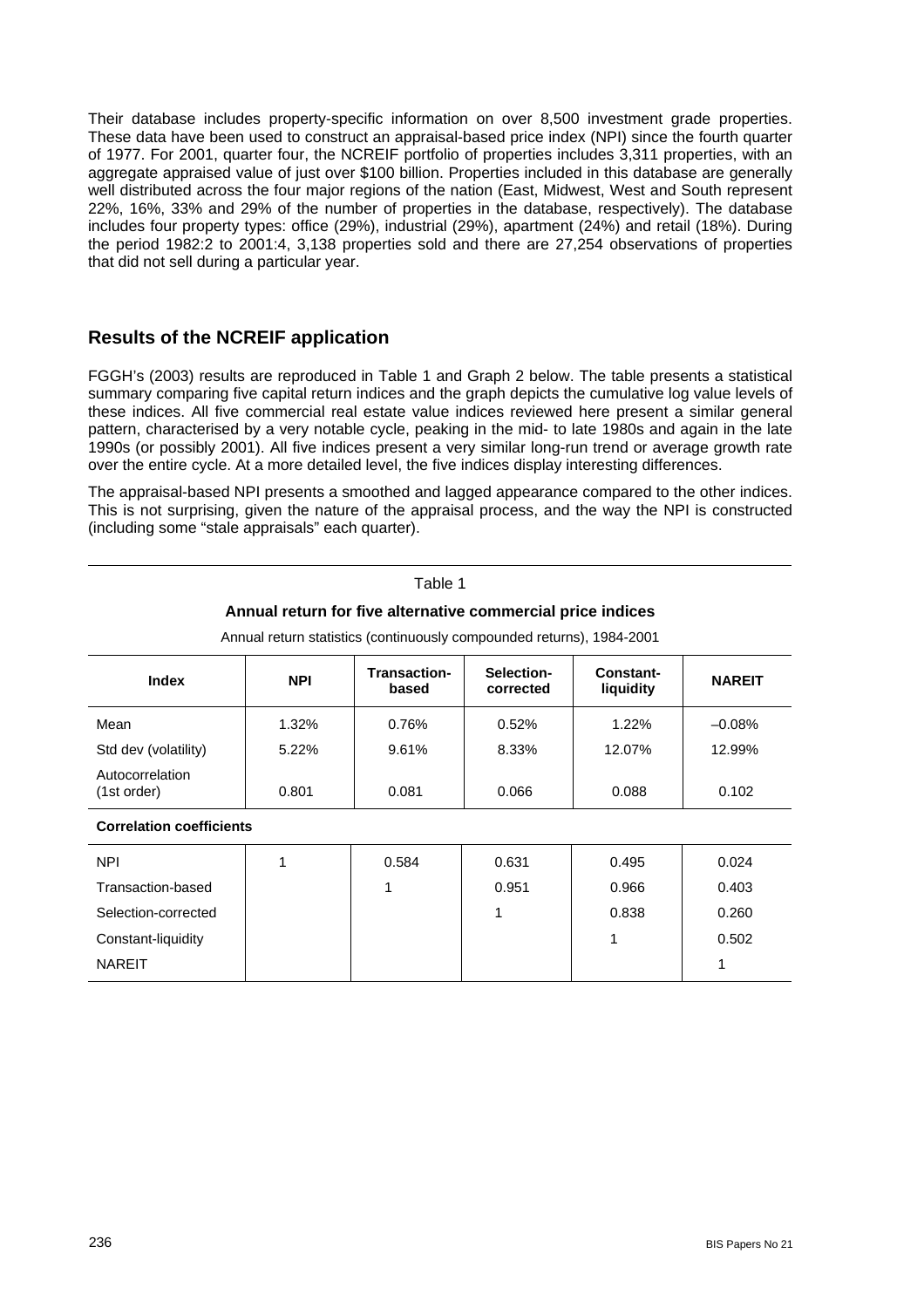#### Graph 2

#### **Various indices of commercial price movements, 1984-2001**

#### **Transaction-based value indices of NCREIF vs appraisal-based NPI and securities-based NAREIT indices**

Estimated log value levels (Set AvgLevel = Same 84-01)



Notes:

The "uncorHed" index is the standard transaction-based index.

The "NPI" index is the NCREIF appraisal-based index.

The "Heckman" index is the sample selection corrected price index.

The "Const-Liq" index is the constant-liquidity index.

NAREIT is a stock market based index of REITs.

The three transaction-based indices (uncorrected transaction-based, selection bias corrected, and constant-liquidity) behave in a generally similar way, tracing out a pattern roughly in between those of the REIT-based index (stock) and the appraisal-based index. The uncorrected transaction-based index displays greater volatility and greater cycle amplitude than the appraisal-based index (see Graph 3), and it appears to temporally lead the NPI. Specifically, the peak in the mid-1980s is earlier (and similar to the NAREIT peak) and the rise out of the early 1990s trough steeper. Unlike the appraisal-based NPI, but like the NAREIT index, all transaction indices depict a down market during 1999, a period when commercial real estate securities suffered setbacks due to the 1998 financial crisis and recession scare, choking off a major source of capital flow into commercial real estate markets.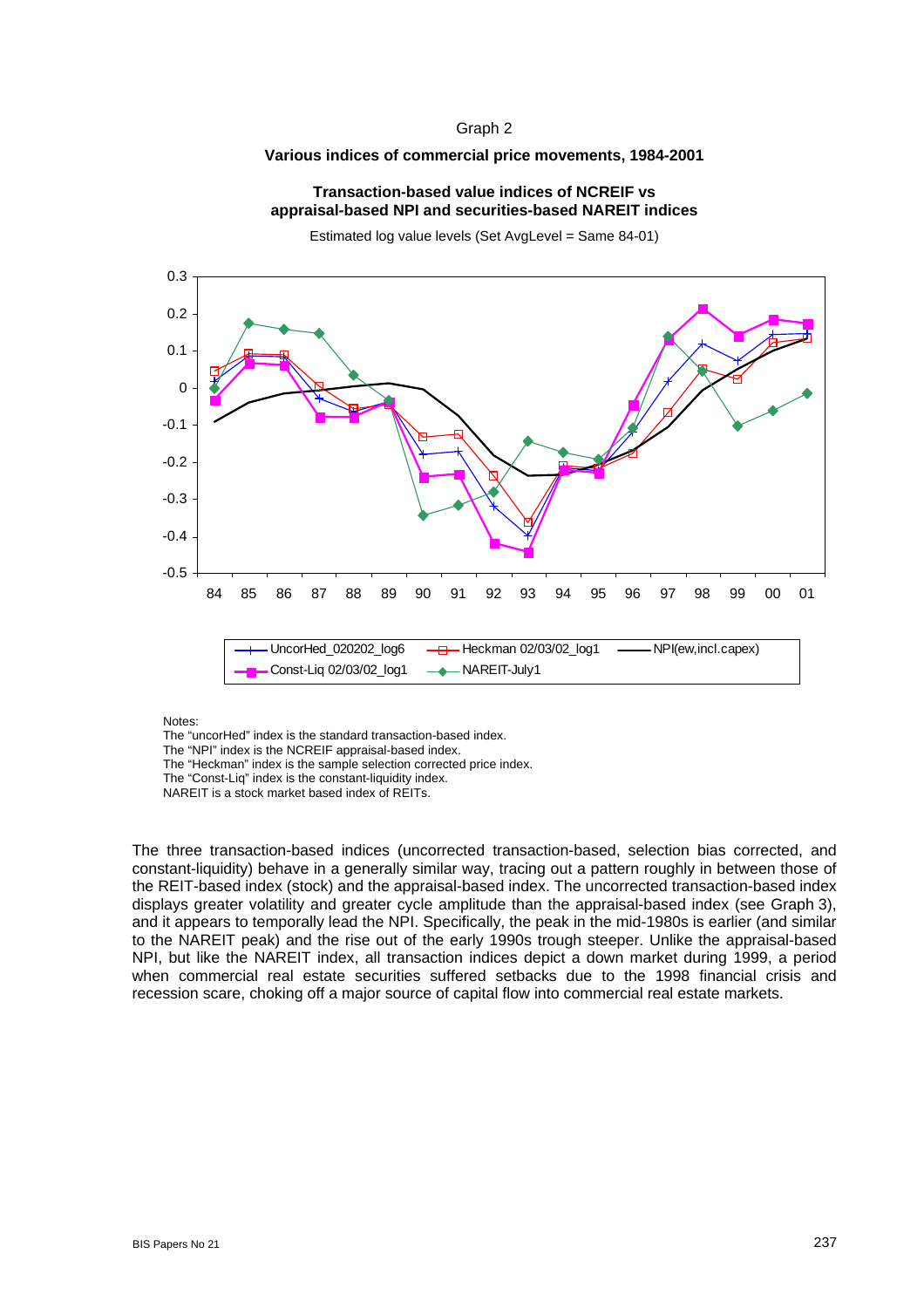#### Graph 3



### **Transaction-based (uncorrected) vs the NCREIF (appraisal-based) price index**

The selection-corrected transaction-based index lags slightly behind the uncorrected index (see Graph 4). Recall that the transaction-based index is the observed index, while the selection-corrected index is representative of the change in prices of the stock of commercial properties. This finding suggests that NCREIF members tended to sell their "losers" during the downturn of the early 1990s and sell their "winners" during the upswing of the late 1990s. Lower-quality properties would tend to suffer the worst performance during a severe real estate slump. Conservative institutional investors such as the pension funds whose capital is managed by NCREIF members may prefer to sell underperforming real estate during such a period, even though such a disposition policy makes their investment performance look worse during the down market. They may then try to recoup the performance hit by selling star properties in the upswing.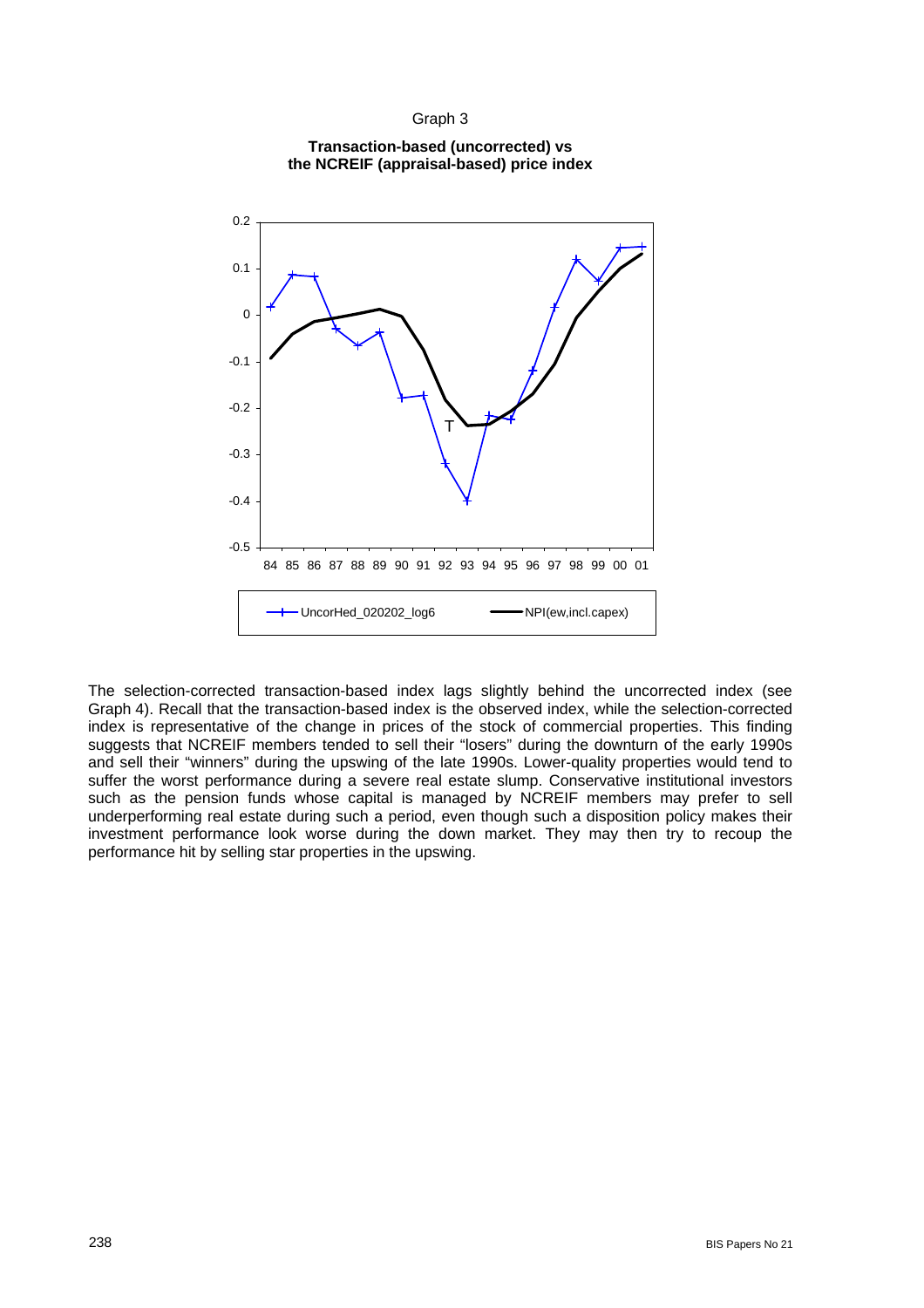#### Graph 4





The constant-liquidity value index displays greater cycle amplitude and greater volatility compared to the variable-liquidity transaction price indices (see Graph 5). Indeed the constant-liquidity value index has annual volatility almost equal to that of the NAREIT index (12% for the constant-liquidity index versus 13% for NAREIT, compared to less than 10% for the variable-liquidity price indices), and it has a cycle amplitude even greater than NAREIT in the 1990s upswing (see Graph 6). There is also evidence that the constant-liquidity value index leads the variable-liquidity transaction price indices in time, for example in the earlier peak in 1998 and the slightly faster fall in the late 1980s. The increased amplitude and volatility of the constant-liquidity index are consistent with buyers changing their reservation prices more so than do sellers in response to news.<sup>2</sup> Specifically, the temporal lead in the constant-liquidity index is consistent with "quick buyers" and "sticky prices" for sellers' reservation prices. A comparison of the constant-liquidity value index with the selection-corrected variable-liquidity price index suggests that both of these behaviours are present to some degree in the institutional commercial real estate market.

l

<sup>2</sup> Fisher et al (2003) derive a theoretical model that shows the relationship of the buyer and seller behaviour to the constant-liquidity and variable-liquidity indices.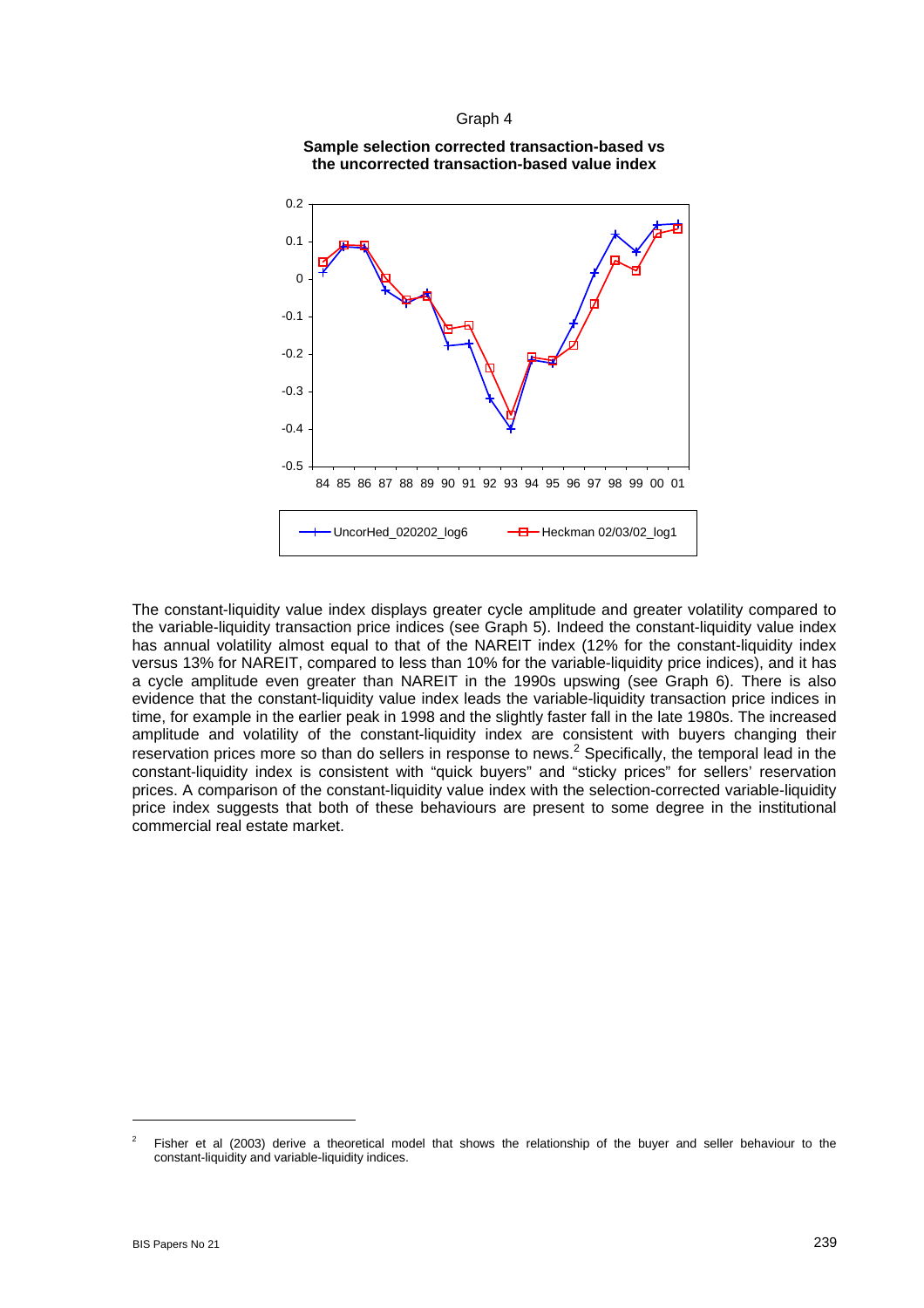





The stock exchange based NAREIT index presents a bit of an "odd man out" appearance, with some movements that are not echoed in any of the other indices. In part, this may reflect fundamental differences between REITs and direct property investments.<sup>3</sup> It may also reflect the effect of the different type of asset market in which REIT shares are traded. Obviously, the market microstructure and functioning of the public stock exchange are very different from those of the private real estate market, in which whole properties are traded. In addition, the investor clienteles are different between these two types of asset markets. There is some evidence of a lack of complete integration between the stock market and the private real estate market.<sup>4</sup> It is interesting to note that, in Graph 2, the NAREIT index shows some evidence of leading the private market indices in time, particularly in its turning points at the bottom of the cycle in 1990 and subsequent peak in 1997. This may reflect the greater informational efficiency of the public stock exchange mechanism, compared to private asset markets.

l

<sup>3</sup> The types of properties held by REITs are not exactly identical to the types of properties represented in the NCREIF database. In addition, REIT management policies and considerations (including property trading, development projects, and financial strategy) add a layer of investment performance results on top of that of the underlying "bricks and mortar" represented by operating property assets in place.

<sup>4</sup> See Ling and Ryngaert (1997) and Ling and Naranjo (1999).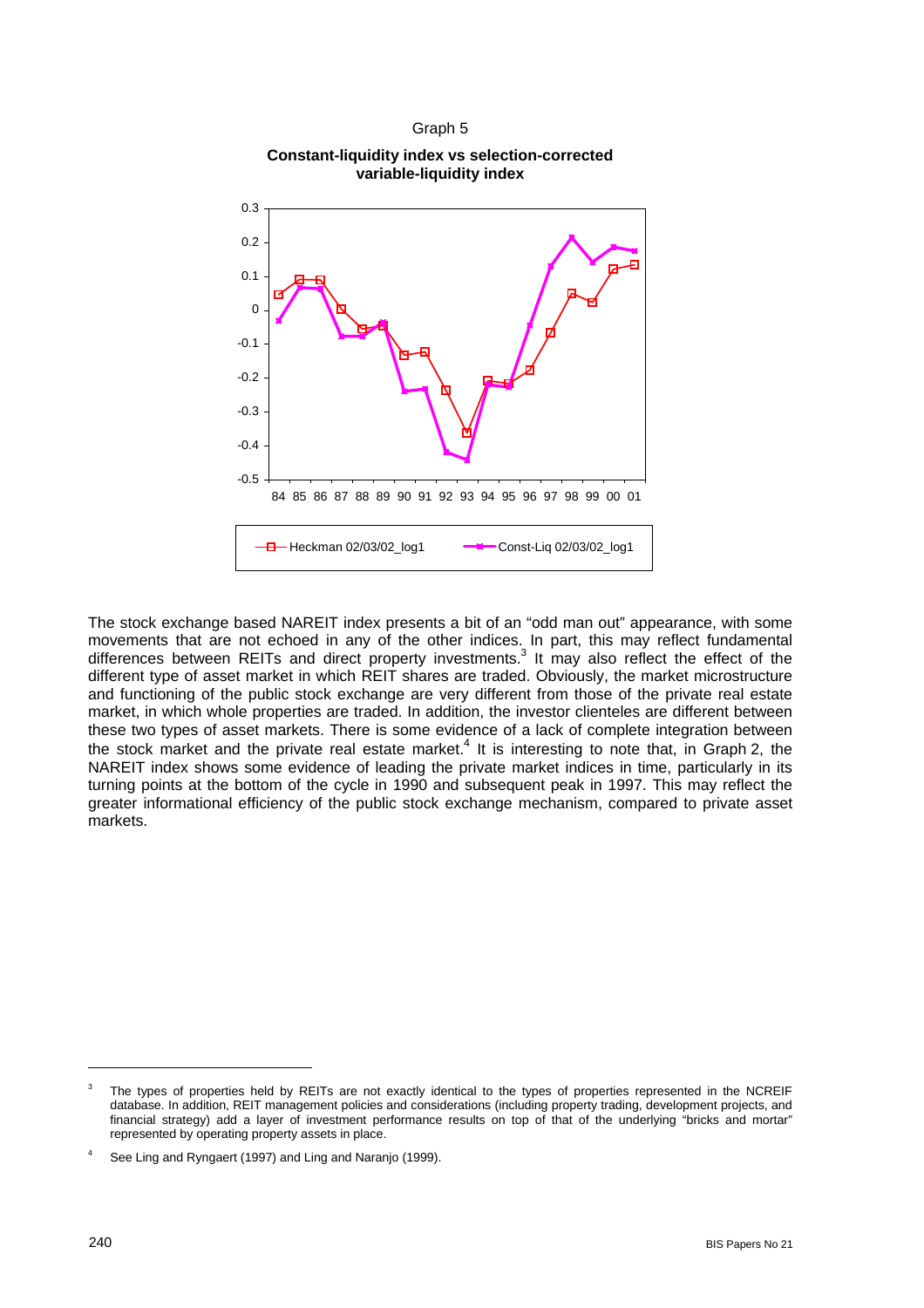

# Graph 6 **NAREIT (stock) index vs constant-liquidity**

## **Summary**

This paper describes alternative indices of price changes for commercial property. The "traditional" measure of commercial property price change is based on appraisals. An advantage of this method is that all properties can be appraised relatively frequently (although this is costly). However, there are significant disadvantages, including the use of old (stale) appraisals. More importantly, appraisalbased indices tend to lag price shifts over the real estate cycle, this lag being substantial at times. Further, appraisal-based indices tend to be smoothed compared to other, more accurate measures of price change. A recent study by Fisher, Gatzlaff, Geltner, and Haurin (2003) of the NCREIF database confirms the existence of these problems. The appraisal-based NCREIF price index is both smoothed and less volatile than actual changes in commercial property prices.

An alternative method of constructing a commercial price index is to use data on observed transactions. Problems of smoothing and lagged measures of price changes are addressed with this method. The creation of a transaction-based index requires the use of a technique to adjust for quality differences among transacting properties. The most feasible method of controlling for property differences is to use the hedonic-price method. This method requires that the characteristics of transacted properties be recorded, a requirement that is typically met. Using NCREIF data, the feasibility of creating a transaction-based index was demonstrated.

A transaction-based index created with the hedonic-price method is also subject to particular problems. One is that the sample of properties that transact may not be a random sample of the stock of commercial properties. In this case it is possible that the index created from transacted properties is biased. FGGH (2003) found evidence of the presence of this bias, but the impact on the estimated commercial price index was relatively slight. A second problem is that the liquidity of the market varies over the real estate cycle. Thus, some transactions occur when it is relatively easy to sell a property (a liquid market) and others sell when it is relatively difficult to sell (an illiquid market). Holding the liquidity of the market constant is relatively difficult; however, FGGH present a two-equation model that allows for liquidity to be held constant.

The constant-liquidity market shows greater volatility than the simple transaction-based index. Changes in values in the constant-liquidity index tend to lead changes in the transaction-based index. It is sensible to argue that the desired measure of the value of commercial property is one where the